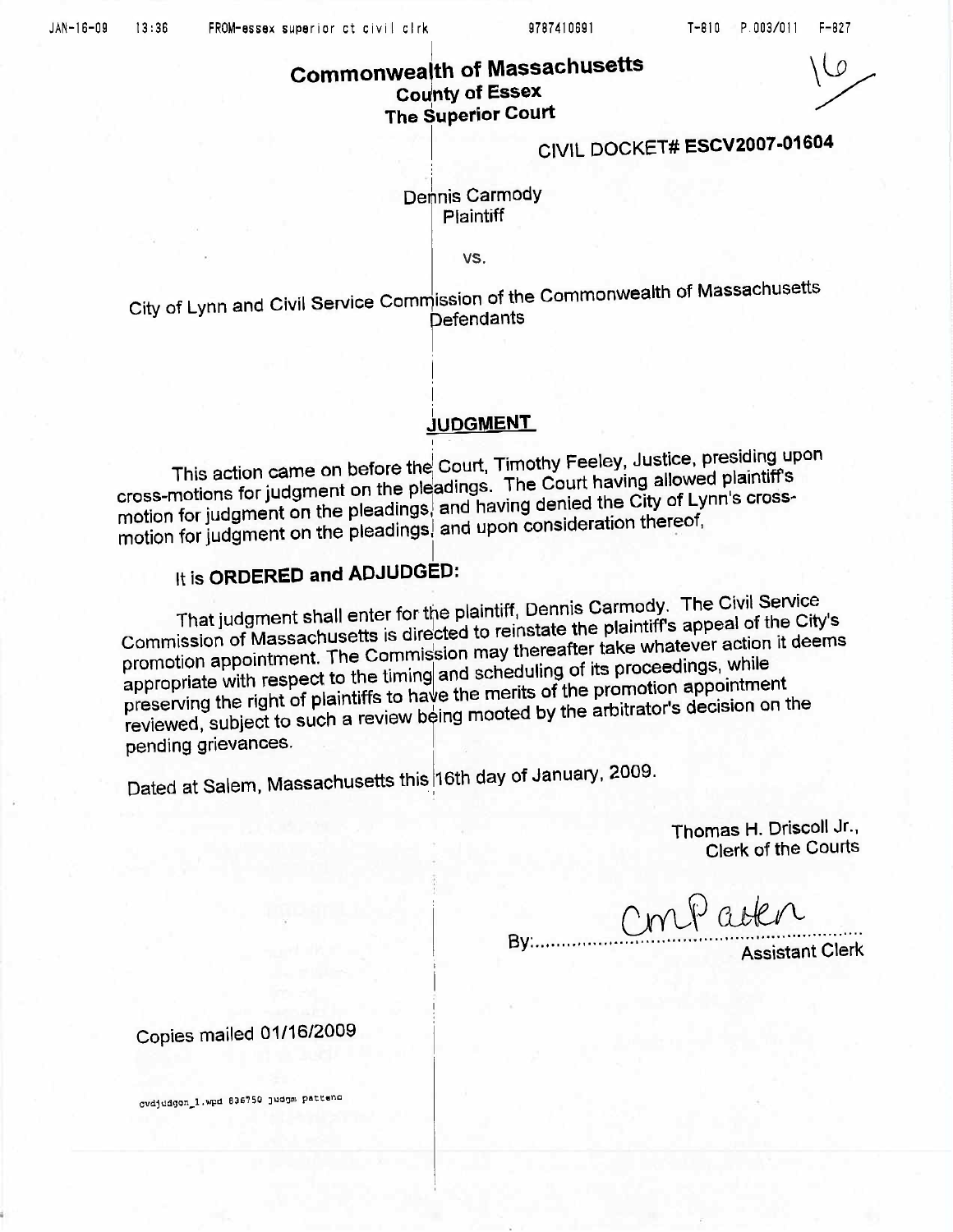9787410691

## **Commonwealth of Massachusetts County of Essex** The Superior Court

# CIVIL DOCKET# ESCV2007-01613

#### James McDonald **Plaintiff**

VS.

City of Lynn and Civil Service Commission of the Commonwealth of Massachusetts Defendants

## **JUDGMENT**

This action came on before the Court, Timothy Feeley, Justice, presiding, upon cross-motions for judgment on the pleadings. The Court having allowed plaintiff's motion for judgment on the pleadings, and having denied the City of Lynn's crossmotion for judgment on the pleadings, and upon consideration thereof,

## It is ORDERED and ADJUDGED:

That judgment shall enter for the plaintiff, James McDonald. The Civil Service Commission of Massachusetts is directed to reinstate the plaintiff's appeal of the City of Lynn's promotion appointment. The Commission may thereafter take whatever action it deems appropriate with respect to the timing and scheduling of its proceedings, while preserving the right of plaintiffs to have the merits of the promotion appointment reviewed, subject to such a review being mooted by the arbitrator's decision on the pending grievances.

Dated at Salem, Massachusetts this 16th day of January, 2009.

Thomas H. Driscoll Jr., Clerk of the Courts

 $By...$ 

**Assistant Clerk** 

# Copies mailed 01/16/2009

evdjudgen\_1.wpd 836731 judgm pattene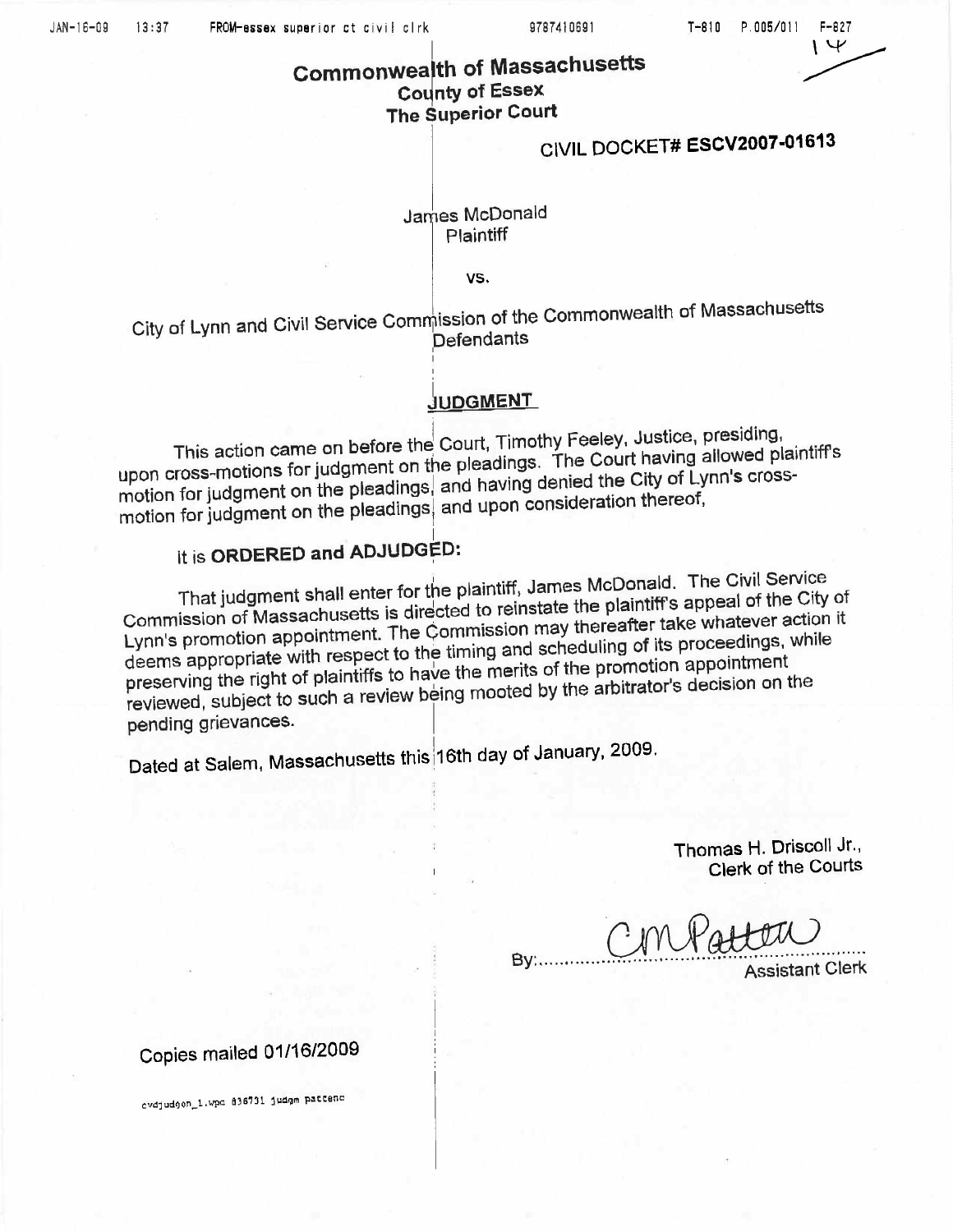#### **COMMONWEALTH OF MASSACHUSETTS**

ESSEX, ss.

**SUPERIOR COURT** CIVIL ACTION  $\#/5$ <br>NO. 07-1604 NO. 07-1613  $-4/5$ 

### DENNIS CARMODY, **Plaintiff**

VS.

## **CITY OF LYNN and CIVIL SERVICE COMMISSION OF MASSACHUSETTS, Defendants**

\* \* \* \* \*

#### **JAMES MCDONALD, Plaintiff**

VS.

**CITY OF LYNN and CIVIL SERVICE COMMISSION OF MASSACHUSETTS Defendants** 

### MEMORANDUM AND DECISION ON CROSS-MOTIONS FOR JUDGMENT ON THE PLEADINGS

Plaintiff Dennis Carmody ("Carmody") and plaintiff James McDonald ("McDonald") are captains in the Lynn Fire Department and employed by the defendant City of Lynn (the "City"). They are also members of Local #739, I.A.F.F.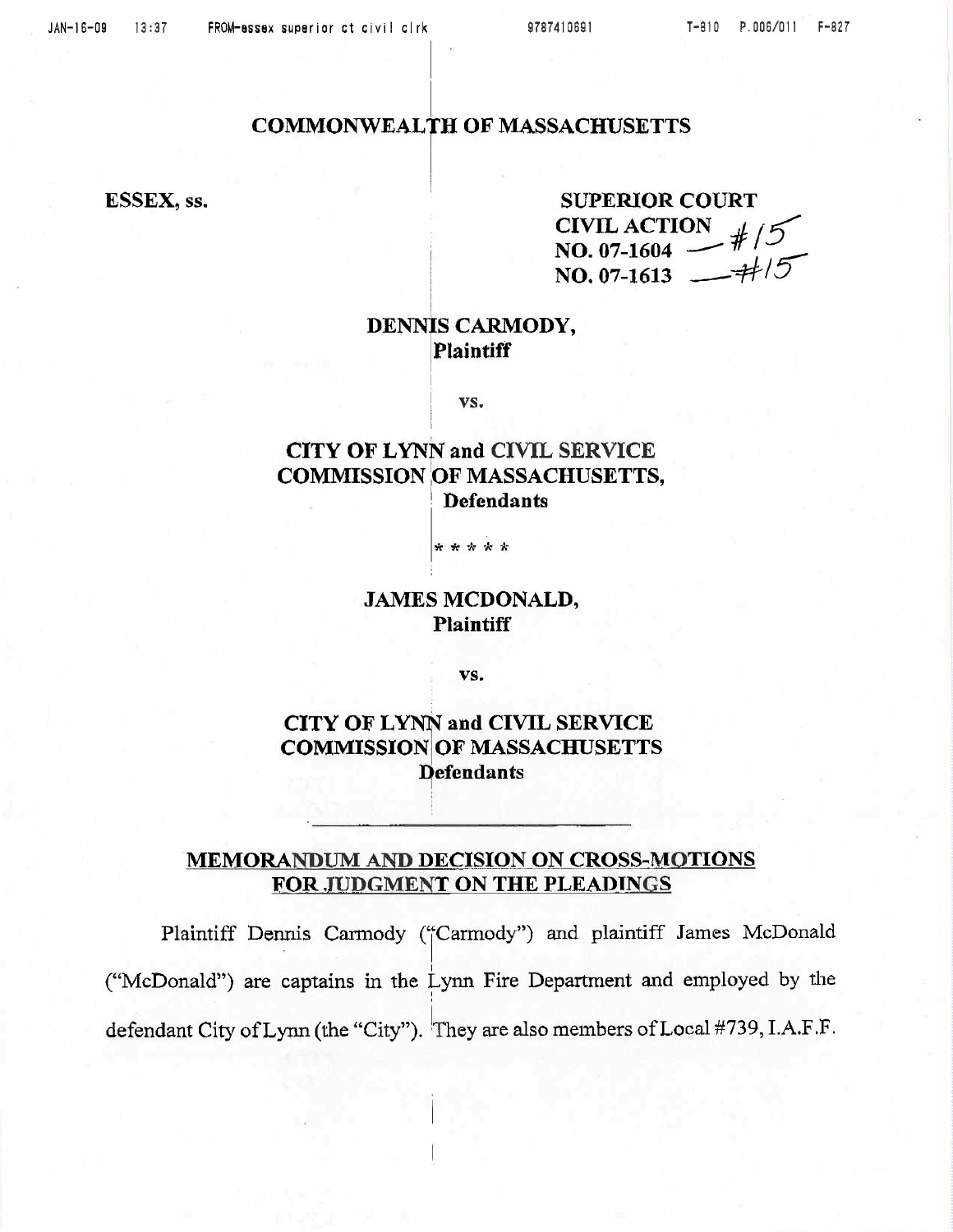(the "Union"). Plaintiffs and a third captain sought promotion and appointment to the  $\label{eq:3.1} \begin{array}{ll} \mathbb{E}[\mathcal{A}] & \mathbb{E}[\mathcal{A}] \\ \mathbb{E}[\mathcal{A}] & \mathbb{E}[\mathcal{A}] \end{array}$ position of Deputy Fire Chief. Carmody was ranked number one and McDonald was ranked number two on the certification list for promotion to the Deputy Fire Chief position. The City "by-passed" Carinody and McDonald and appointed the third I candidate on the certification list for the open position.

. In the second control of the second control of the second control of the second control of the second control of the second control of the second control of the second control of the second control of the second control

The Union filed three grievances under its collective bargaining agreement with the City concerning the procedures followed in the promotion appointment process. One of the grievances contends that the City was required to promote the number one candidate on the certification list, that is, Carmody. The grievances do not request or require the arbitrator to evaluate the merits of each candidate's qualifications and review the merits of the promotion appointment. According to the City, three days of evidence have been heard by the arbitrator, and a fourth and final day is scheduled for February 2, 2009. Given the time necessary for the preparation of a transcript of the fourth day, submissions of briefs by the parties, and thirty days or so for issuance of the arbitrator's decision, it is reasonable to assume that a decision will be forthcoming within three to four months.

Carmody and McDonald also appealed the promotion appointment to the Civil Service Commission of the Commonwealth of Massachusetts (the "Commission"). Each contended that the City erred in evaluating the qualifications of the candidates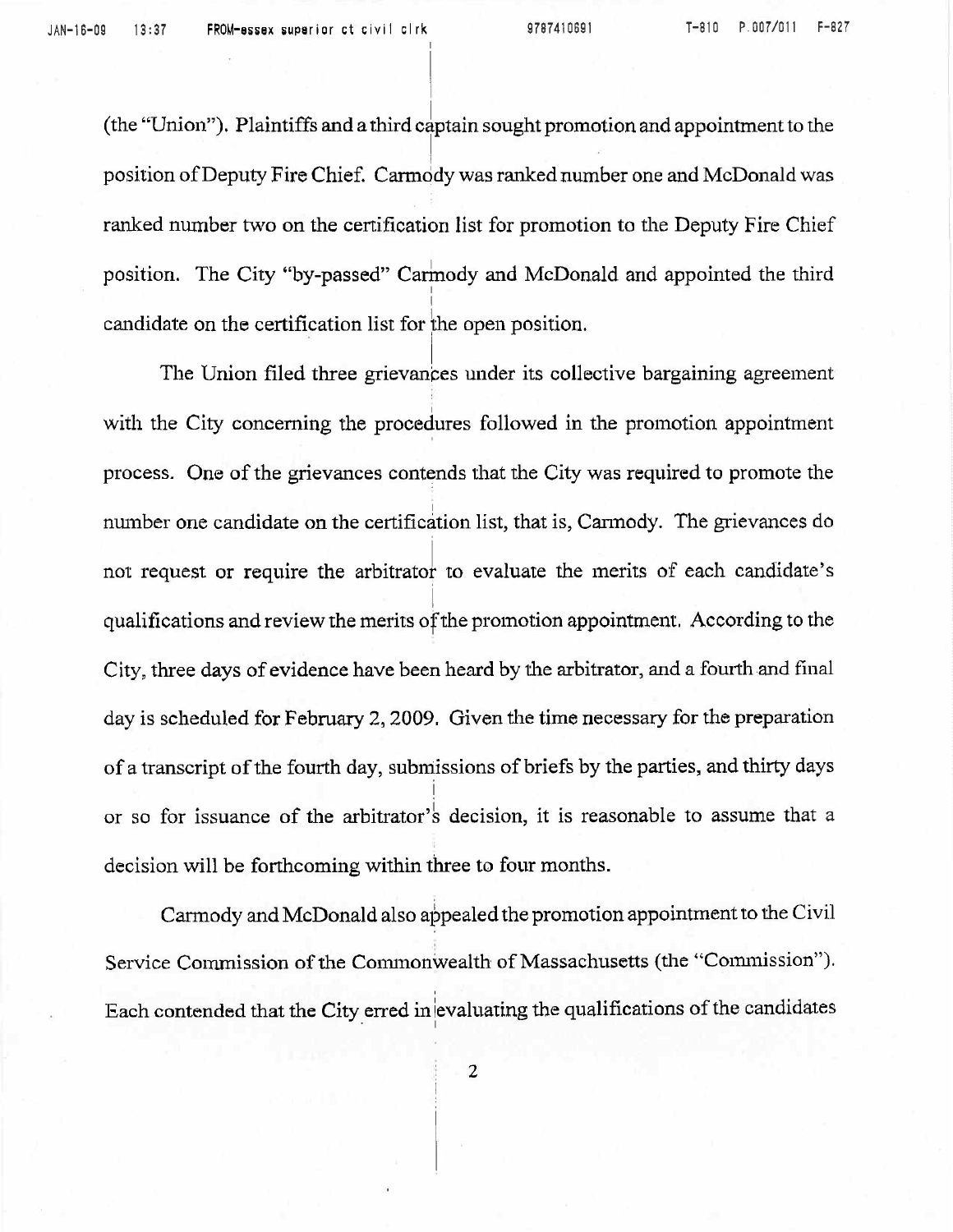and determining that the third candidate was more qualified than him. In essence, plaintiffs asked the Commission to review, under the applicable standard of review, the merits of the promotion appointment made by the City. The City asked the Commission to dismiss plaintiffs' appeals, contending that they had elected to challenge the promotion decision under the collective bargaining agreement and were precluded from maintaining a parallel action before the Commission. See G. L. c. 150E, § 8. The Commission agreed with the City and dismissed plaintiffs' appeals.

In identical complaints before this court, plaintiffs seek an order setting aside the Commission's dismissal of their appeals of the promotion appointment and directing the Commission to hold a hearing on the merits of plaintiffs' appeals of the promotion appointment. Plaintiffs have moved for judgment on the pleadings. The City has opposed plaintiffs' motions and has filed a cross-motion for judgment on the <sup>p</sup>leadings. The Commission has filed an opposition to plaintiffs' motions. The court agrees with plaintiffs that their appeals should not have been dismissed.

Although both the arbitration and the Commission appeals concern the promotion appointment decision of the City, each raise and address different issues. The arbitrator is being asked to decide, regardless of the relative merits of the candidates qualifications, whether the City can by-pass the number one candidate on the certification list. The Commission was being asked, assuming the City's right to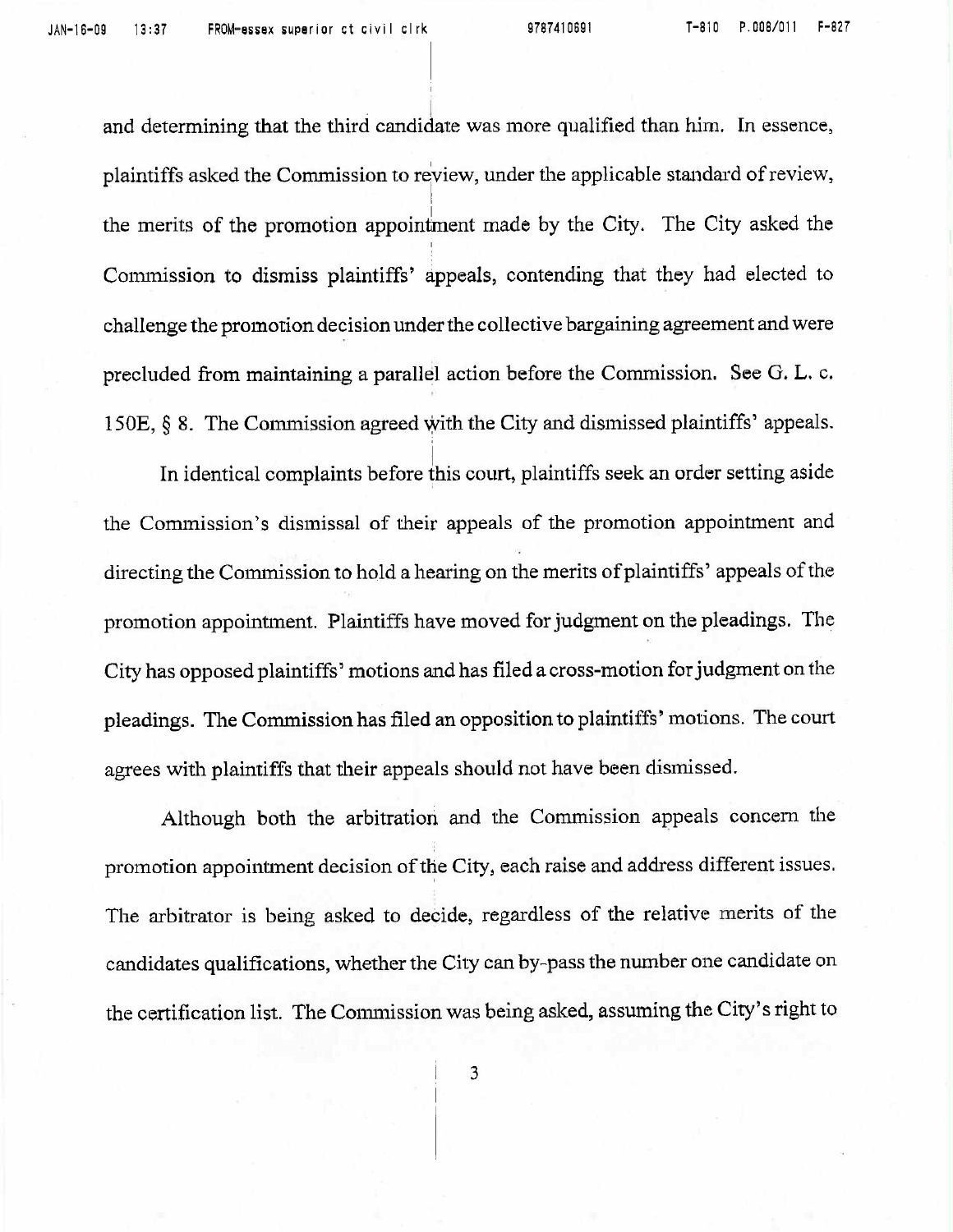select any candidate from the certification list, to review the merits of the City's decision to appoint the third candidate over Carmody and McDonald. If the arbitrator was going to decide the merits/qualifications issue, then G. L. c. 150E, § 8, might I I well preclude an appeal to the Commission.<sup>1</sup> But that is not the case here. Plaintiffs sought to have the Commission decide an issue that will not be reached by the I arbitrator, and the court views § 8 as establishing an exclusive procedure only for those issues that will be subject to binding arbitration. This is not a case where I I adjudicative resources are being need lessly duplicated, or where plaintiffs will obtain two bites of the same apple. Accordingly, § 8 does not require the dismissal of plaintiffs' appeals to the Commission, and the Commission erred in so deciding.

That being said, it is possible that the arbitrator's decision could moot plaintiffs' appeal to the Conunission. Subject to judicial review, a decision in favor of the union, requiring the City to appoint the number one person on the certification list, would seem to preclude the need for the Conunission to review the relative qualifications of the candidates and the merits of promotion appointment. But, on the other hand, a decision by the arbitrator that the City was free to appoint any candidate

<sup>1</sup>McDonald argues that c. l 50E, § 8 is not applicable to Commission proceedings. The court need not decide that issue, as, even assuming its applicability to Commission proceedings, the courr finds that it does not preclude plaintiffs from presenting an issue to the Commission that is not subject to the pending binding arbitration.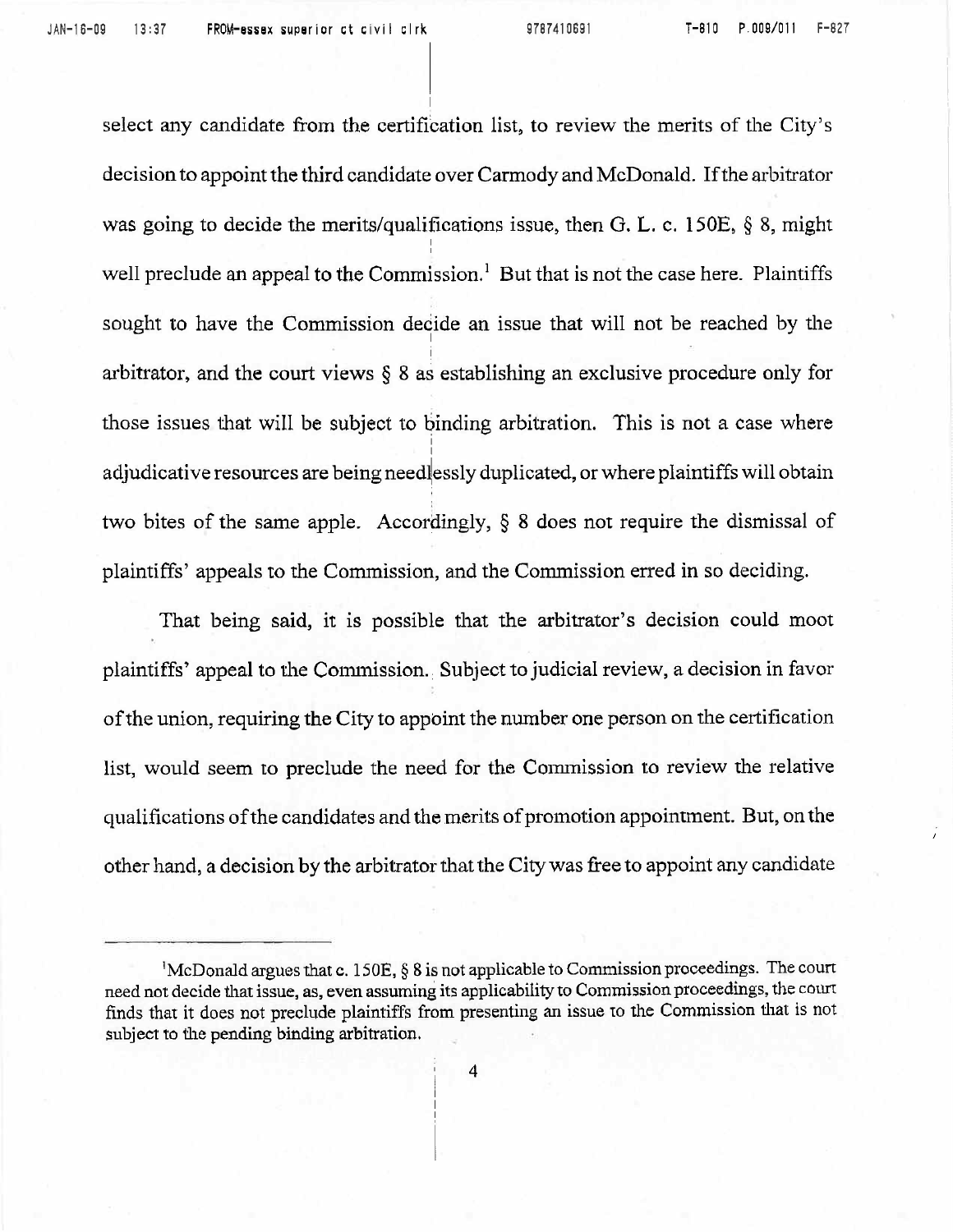on the certification list would warrant further proceedings by the Commission to hear plaintiffs' appeals. Without the reinstatement of the appeals, plaintiffs could lose the only opportunity they have for review of the merits of the promotion appointment in I the event that the arbitrator's decision is not conclusive on the appointment decision.

I

It is the intention of this court to reinstate plaintiffs' appeals before the Commission, but to provide the Commission the flexibility and discretion to consider I options such as staying part or all of its proceedings pending the arbitrator's decision. By reinstating plaintiffs' appeal, the court wishes to preserve the right of plaintiffs to have the merits of the promotion appointment reviewed if that appointment decision I survives the arbitrator's decision. Beyond that, the court defers to the discretion of the Commission on how best to effect the purpose of this court's decision.

#### **ORDER**

1. The motions of plaintiffs Dennis Carmody and James McDonald for judgment on the pleadings is **ALLOWED,** and the Civil Service Commission of Massachusetts is directed to reinstate plaintiffs' appeals of the City's promotion appointment. The Commission may thereafter take whatever action it deems appropriate with respect to the timing and scheduling of its proceedings, while preserving the right of plaintiffs to have the merits of the promotion appointment reviewed, subject to such

5